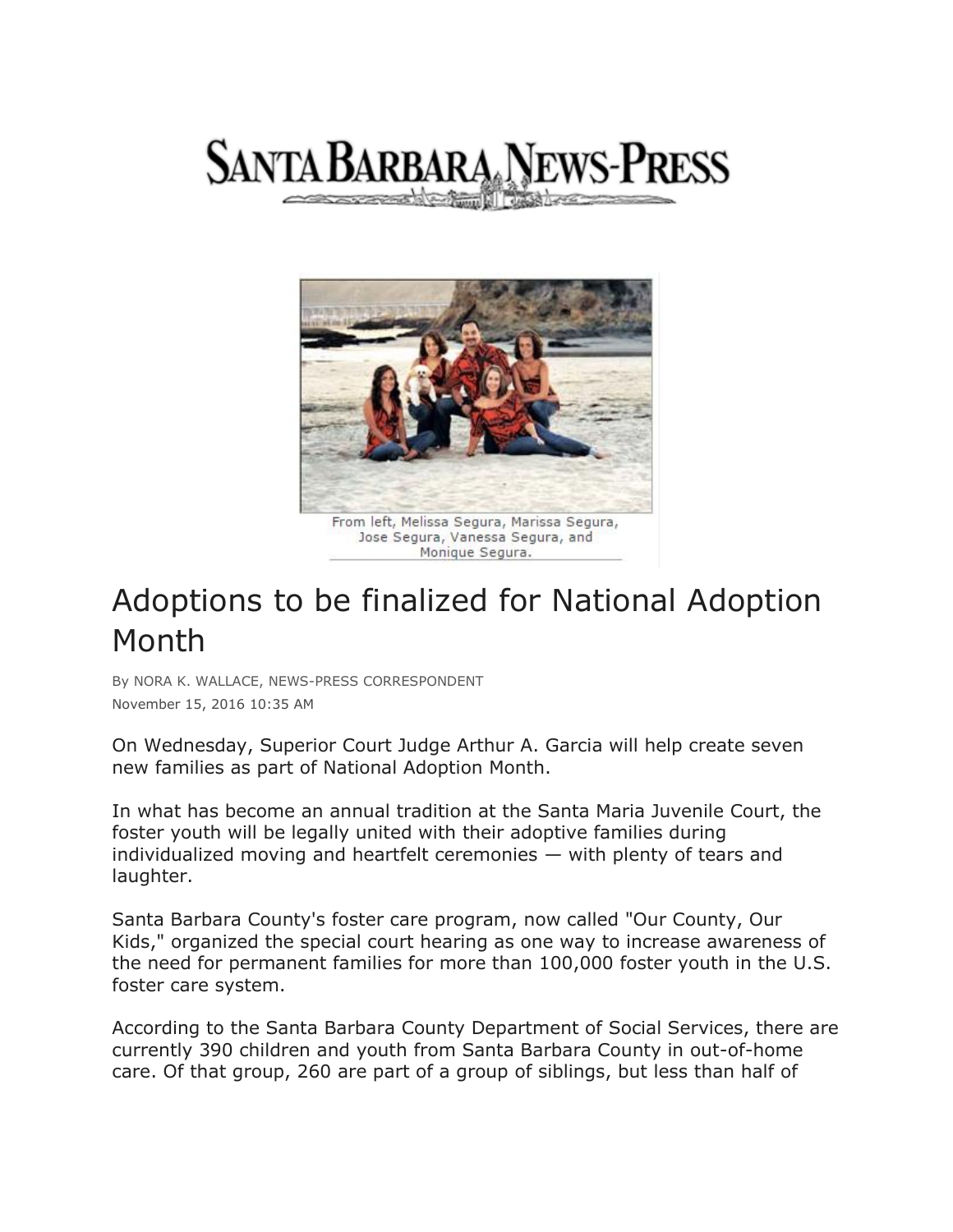these siblings are living together. The county annually finalizes approximately 90 foster youth adoptions.

In 2000, Monique and Jose Segura — both Santa Maria teachers — learned just how important fostering can be for the future of children.

At that time, the middle child of a three-sister family was in Mrs. Segura's classroom. The sisters, ages 4, 6 and 7, were all separated in foster care, and the Seguras immediately felt drawn to help.

"I learned about their situation by conferencing with her foster mother, and Jose and I immediately recognized that there was a need that needed to be met," Mrs. Segura said in a statement. "We needed them as much as they needed us."

For the next year and a half, all efforts were made through the foster care system to unify the girls with their family of origin. But by 2001, it became clear that the Seguras would soon become a family of five.

"For families involved with child welfare, sibling relationships take on more importance because the siblings can provide the support and nurturing that might have otherwise been given by a parent," said Gustavo Prado, Department Business Specialist, Adult and Children Services at the Department of Social Services. "Siblings can serve as protection against the effects of trauma. Being with their brothers and sisters promotes a sense of safety and well-being, and provides them with an identity and a feeling of belonging."

Mr. and Mrs. Segura say the past 16 years have had many challenges, including learning and other disabilities. But the couple say the experience of parenting the girls has made them better people, parents and educators.

"The girls helped me find the advocate I didn't know was inside of me," Mrs. Segura said. "I found the voice I needed to support them, but I also developed a new understanding and a new compassion for children with special needs. That made me a better teacher."

According to information from Our County, Our Kids, the couple credits the social worker and the guidance they received from the program team with helping them feel supported as they transitioned to life as a forever family.

The girls have all since earned high school diplomas, and they still receive a holiday card from their social worker each year.

"When you adopt a child, you make a difference not only in their lives, but in the lives of everyone they touch," Mr. Segura said.